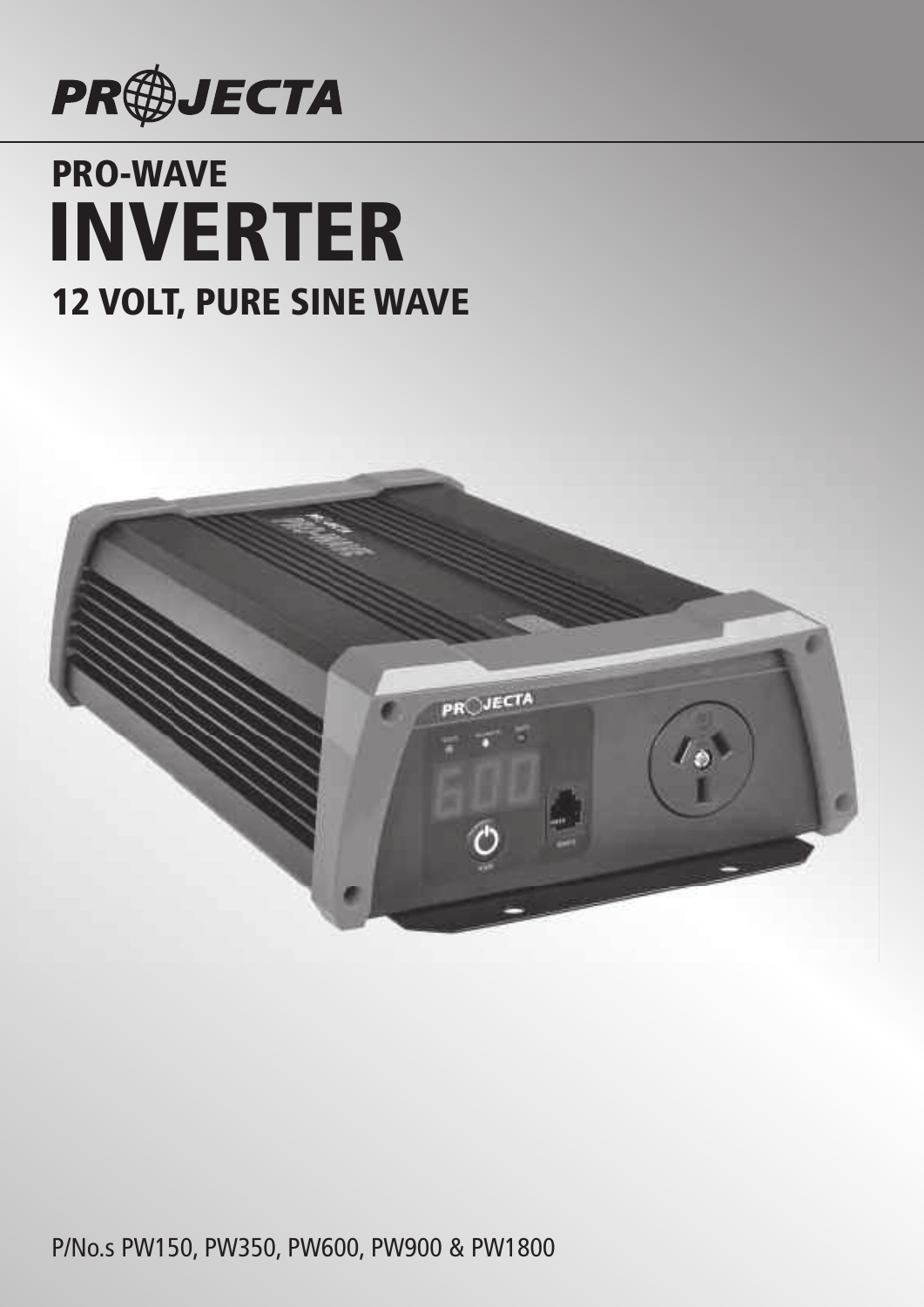# **IMPORTANT SAFETY INFORMATION**

Please read this manual thoroughly before use and store in a safe place for future reference.

### **WARNINGS**

- For indoor use out of weather only.
- For use with negatively earthed vehicles & systems only.
- Internally bonded for safety, battery DC negative to case & AC socket earth.
- Hazardous voltage inside do not attempt to open, repair or use if damaged.
- Only connect 230/240V AC appliances that are in safe condition.
- This appliance is not intended for use by young children or infirm persons unless they have been adequately supervised by a responsible person to ensure that they can use the appliance safely.
- Young children should be supervised to ensure that they do not play with the appliance.
- It is recommended that a type 'A' portable residual current device (RCD) be used for added output protection.
- For independent use, do not connect to buildings.

# **CAUTIONS**

- Batteries should be mounted in a separate well-vented enclosure.
- Even though the inverter is powered from a battery, it still produces dangerously high voltage AC power and has the potential to fatally injure if incorrectly installed or used.
- Double check battery negative and positive posts before making any connection; a wrong connection (reverse polarity) will cause the fuse/s to blow and may damage the inverter.
- A small spark (arc) can occur when making the final battery connection, this is most common when the inverter has not been used for some time. This spark is caused by the inverter's large capacitors charging quickly. To minimise this, make the last connection quickly and completely.
- Batteries can be dangerous; follow all battery manufacturer's instructions and warnings.
- Never operate the inverter without the DC negative input connected direct to the battery and never install a fuse, circuit breaker or battery switch in the negative supply line (PW150 excepted).

### **FEATURES PURE SINE WAVE OUTPUT**



There are two different types of inverters, modified sine wave and pure sine wave. The difference between the two is how closely the output replicates mains power.

Logically it follows that the process used in a pure sine wave inverter is more complex than a modified sine wave inverter and subsequently more expensive. Most electric appliances operate unaffected on a modified sine wave and hence they are more common.

Pure sine wave inverters are best for use on medical equipment and sensitive electrical appliances. They allow you to watch television without static, play your favourite game on an XBox<sup>TM</sup>, Playstation™ or Wii™ and run a fluoro, all of which may not operate properly on a modified sine wave inverter.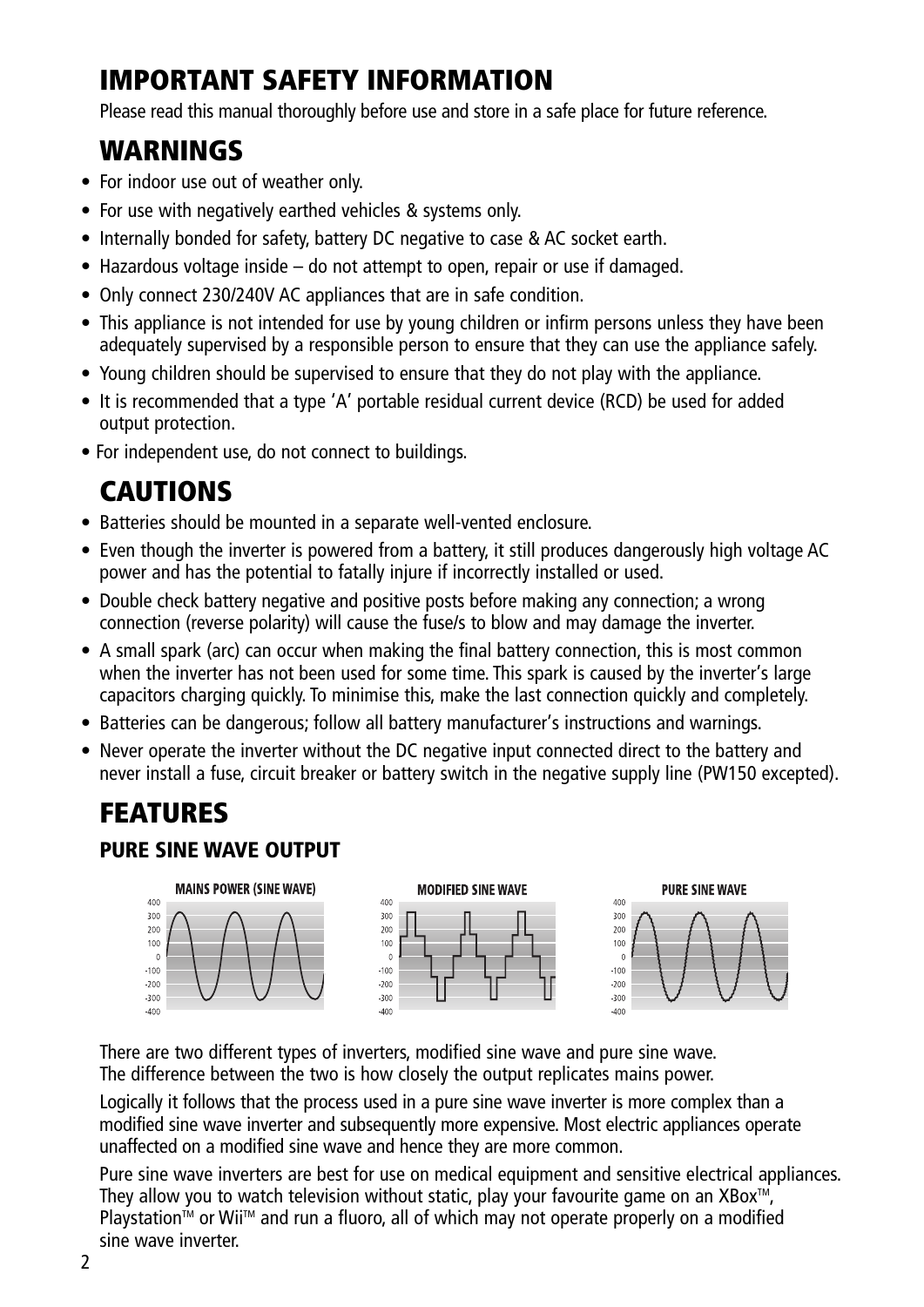#### **FULLY ISOLATED DESIGN**

Safety is paramount around 240V and in particular with inverters which is why Projecta fully electrically isolates the DC (and therefore battery posts, vehicle chassis, etc) from the 240V AC circuit.

#### **DESIGNED TO AS4763**

Designed in accordance with Australian Standard AS4763: 2011 – Safety of Portable Inverters.

#### **REMOTE CONTROL DISPLAY (PW600, PW900 & PW1800)**

The PW600, PW900 and PW1800 can connect to an optional remote (P/No. PWREMOTE) which will allow the inverter to be turned on/off remotely. Ideal for use in caravans, motor homes and boats.

### **THERMOSTATICALLY CONTROLLED COOLING FAN PROTECTION**

- Low input voltage
- High input voltage
- Low battery alarm
- Over temperature
- Overload

### **SPECIFICATIONS**

| P/No.                                        | <b>PW150</b>                          | <b>PW350</b>                        | <b>PW600</b>                     | <b>PW900</b>             | <b>PW1800</b>            |  |
|----------------------------------------------|---------------------------------------|-------------------------------------|----------------------------------|--------------------------|--------------------------|--|
| Input                                        | 12VDC Battery/Vehicle (10.0V-15.5VDC) |                                     |                                  |                          |                          |  |
| <b>Input Current</b><br>(Max DC Amps)        | <b>15A</b>                            | 30A                                 | 60A                              | 90A                      | 180A                     |  |
| No Load Current<br>Draw                      | 700mA                                 | 700mA                               | 800mA                            | 900 <sub>m</sub> A       | 1200mA                   |  |
| <b>Remote Standby</b><br><b>Current Draw</b> |                                       |                                     | 1 <sub>m</sub> A                 | 1mA                      | 1mA                      |  |
| Output                                       |                                       |                                     | 240VAC 50Hz                      |                          |                          |  |
| <b>Continuous Power</b><br>(Watts)           | 150W                                  | 350W                                | 600W                             | 900W                     | 1800W                    |  |
| Peak Power (Watts)                           | 300W                                  | 700W                                | 1200W                            | 1800W                    | 3600W                    |  |
| <b>Inverter Classification</b>               | Equipotentially Bonded Inverter (EPB) |                                     |                                  |                          |                          |  |
| <b>Output Waveform</b>                       | <b>Pure Sine Wave</b>                 |                                     |                                  |                          |                          |  |
| Efficiency                                   | 85%                                   |                                     |                                  |                          |                          |  |
| Low Battery Alarm/<br>Shutdown               |                                       | Alarm 10.5V, Shutdown 10.0V (±0.3V) |                                  |                          |                          |  |
| Cooling Fan                                  |                                       |                                     | Automatic Temperature Controlled |                          |                          |  |
| <b>Thermal Shutdown</b>                      | 65°C ( $\pm$ 5°C)                     |                                     |                                  |                          |                          |  |
| Replacement Fuse                             | 3AG Glass Fuse<br>Mini Blade Fuses    |                                     |                                  |                          |                          |  |
| Fuse Quantity & Size                         | 20A<br>$(1 \times 20A)$               | 50A<br>$(2 \times 25A)$             | 90A<br>$(3 \times 30A)$          | 125A<br>$(5 \times 25A)$ | 240A<br>$(8 \times 30A)$ |  |
| <b>Fuse Location</b>                         | DC Plug/Internal<br>Internal          |                                     |                                  |                          |                          |  |
| Size (mm)                                    | 196 x 126 x 67                        | 242 x 126 x 67                      | 339 x 190 x 81                   | 388 x 242 x 96           | 391 x 266 x 116          |  |
| Weight                                       | 1.0 <sub>kq</sub>                     | 1.1 <sub>kq</sub>                   | 2.7 <sub>kq</sub>                | 4.5kg                    | 5.1 <sub>kq</sub>        |  |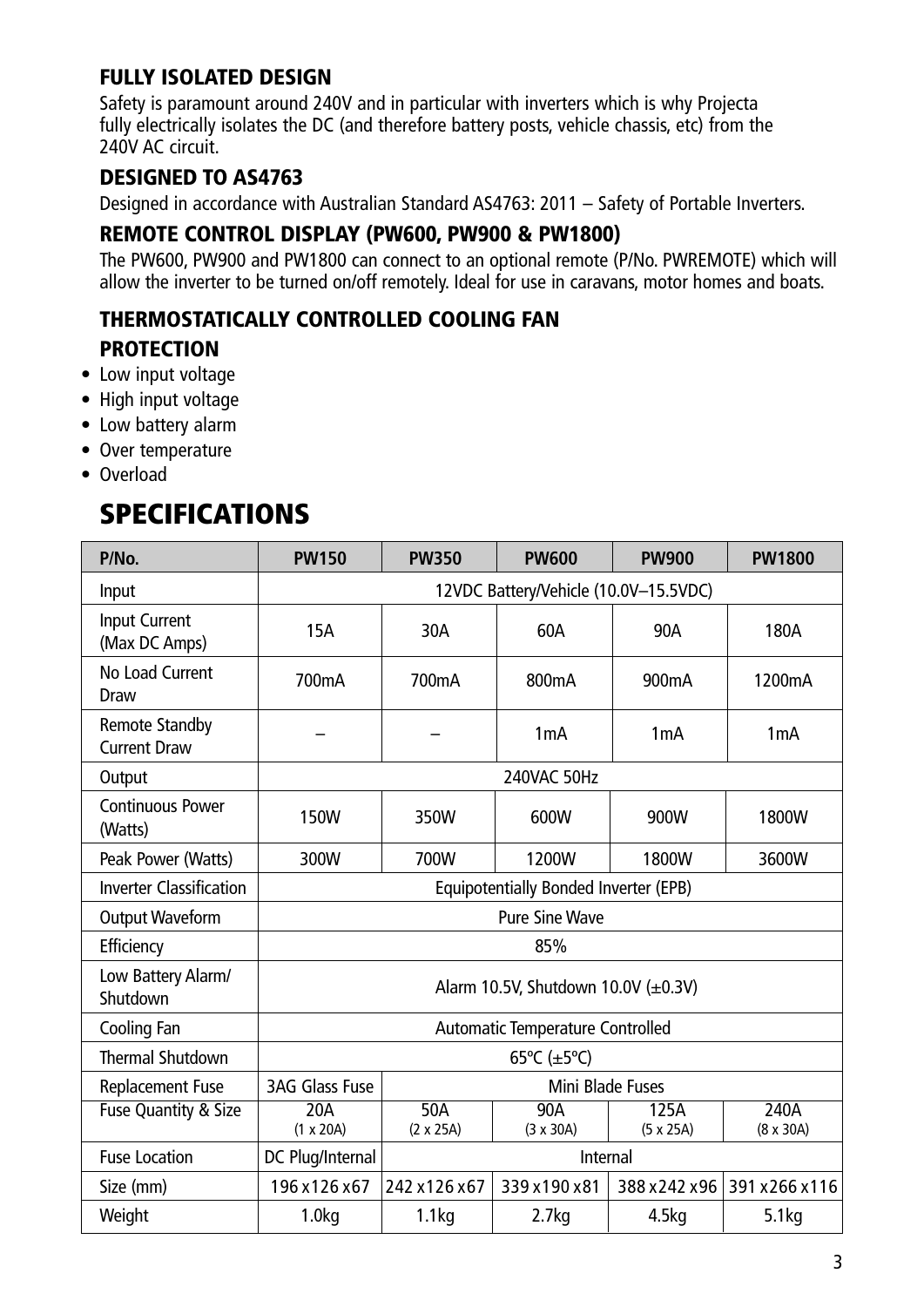### **PRODUCT OVERVIEW**

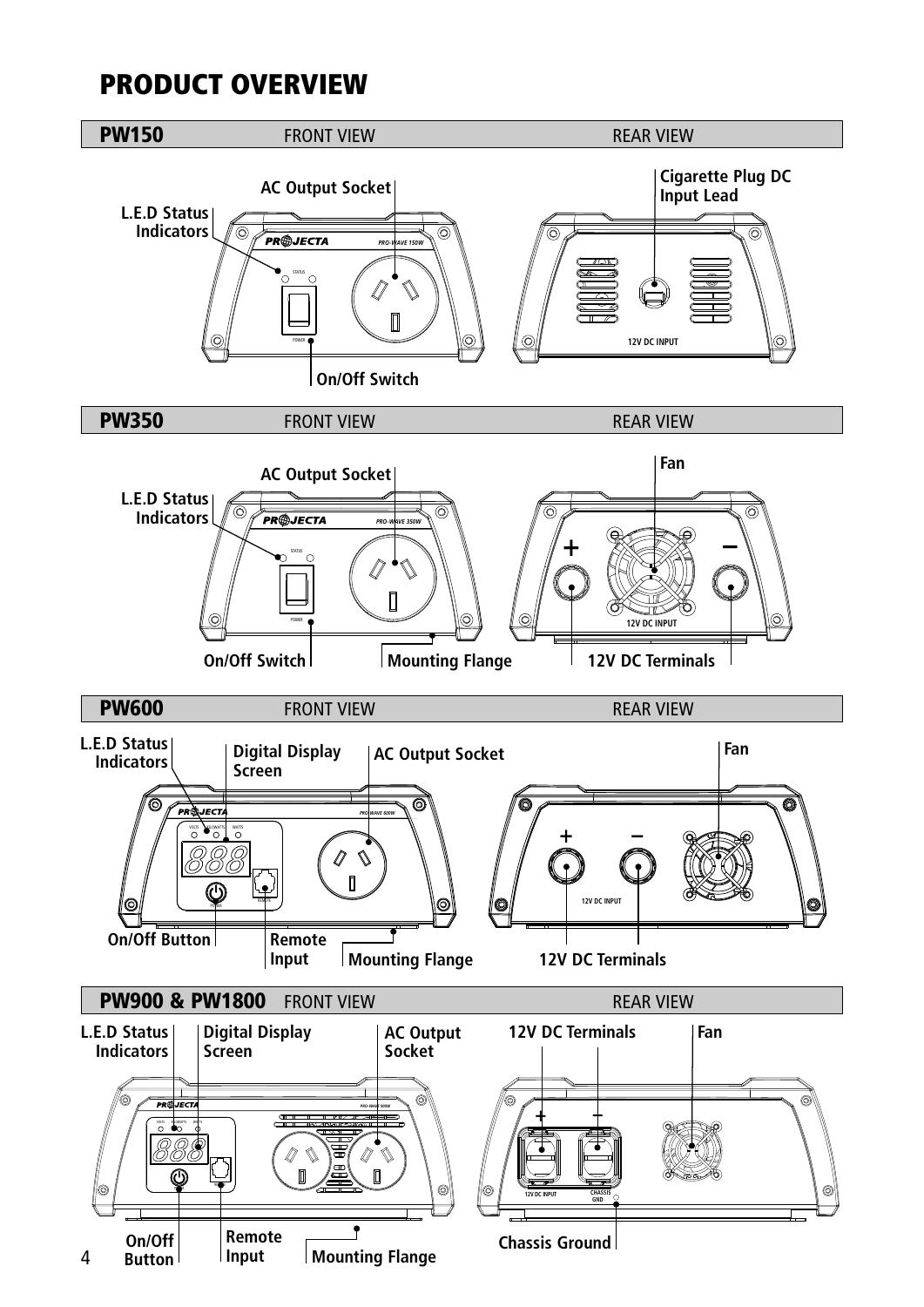# **CONNECTING THE INVERTER**

#### **PW150**

The PW150 is fitted with a lead and cigarette plug. Insert the plug into the vehicle's 12V accessory socket and turn the inverter on. You may need to turn the vehicle's ignition to 'accessory' to supply power to the inverter.

#### **PW350, PW600, PW900 & PW1800**

It is important to use suitable cable lengths and sizes to get the most out of your inverter. Use of cable that is too thin or too long will result in voltage drop between the battery and inverter, and may trigger low voltage warnings and inverter shutdowns. It is recommended to place cable in corrugated conduit to protect from damage.

| <b>Part Number (Description)</b> |                                      |                                      |  |  |  |
|----------------------------------|--------------------------------------|--------------------------------------|--|--|--|
| Cable Length                     | $0 - 3m$                             | $3-6m$                               |  |  |  |
| PW350                            | IWK1 $(3m, 8mm^2)$                   | <b>IWK2</b> (6m, 26mm <sup>2</sup> ) |  |  |  |
| <b>PW600</b>                     | <b>IWK3</b> $(3m, 32mm^2)$           | <b>IWK4</b> (6m, 49mm <sup>2</sup> ) |  |  |  |
| <b>PW900</b>                     | <b>IWK3</b> (3m, 32mm <sup>2</sup> ) | <b>IWK5</b> (6m, 64mm <sup>2</sup> ) |  |  |  |
| PW1800                           | <b>IWK6</b> $(3m, 49mm^2)$           | Not Recommended                      |  |  |  |

The following table lists suitable cable sizes for different cable lengths available from Projecta.

1. Prepare all cable ends with cable lugs.

2. Install a circuit breaker or high current fuse and fuse holder in the positive line as close to the battery as possible. The following fuses are available from Projecta:

PW350: **IFB-40** (40A fuse and holder)

PW600: **IFB-60** (60A fuse and holder)

PW900: **IFB-150** (150A fuse and holder)

PW1800: **IFB-250** (250A fuse and holder)

- 3. Make sure the inverter On/Off switch is turned OFF.
- 4. Connect the cables to the DC input terminals on the rear of the inverter. The **red terminal is positive (+)** and the **black terminal is negative (-)**.
	- a. Connect the positive cable to the inverter and battery positive terminals.
	- b. Connect the negative cable to the inverter and battery negative terminals.
- 5. The inverter is earthed through the negative DC input cable. Additional earthing can be made by connecting an insulated wired from the chassis-ground terminal at the rear of the inverter (PW900 & PW1800 only) to the vehicle's chassis or any other ground point.

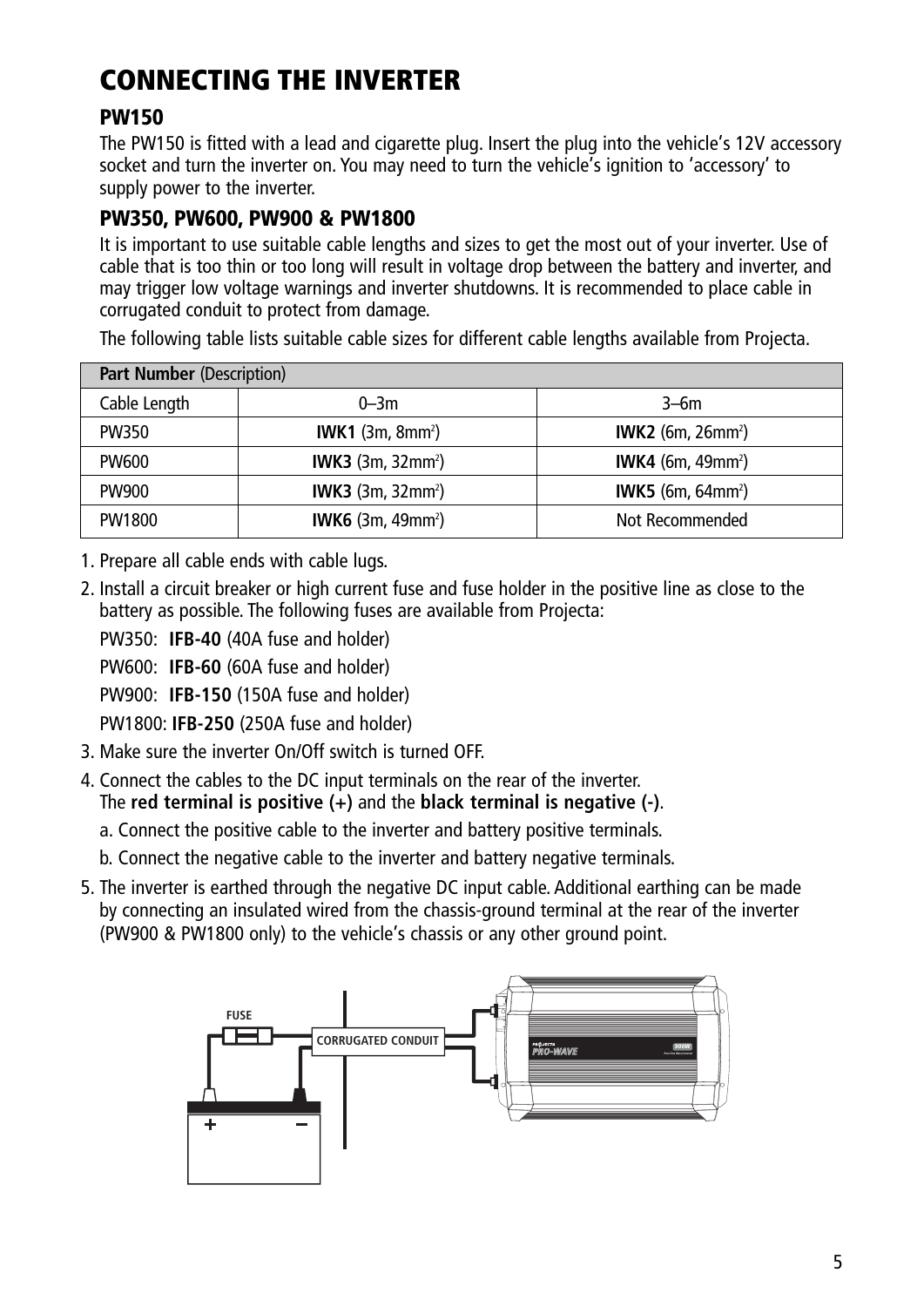# **OPERATING INSTRUCTIONS**

To operate the inverter turn the inverter On/Off switch to ON (PW150 & PW350) or press the power button (PW600, PW900 & PW1800). The inverter will beep momentarily while it carries out a brief self-analysis before supplying power to the AC socket (only on PW150 & PW350). To turn off, turn the inverter On/Off switch to OFF (PW150 & PW350) or press the power button again (PW600, PW900 and PW1800).

To help prevent the inverter being overloaded:

- 1. Ensure appliances are turned off before turning the inverter on.
- 2. If multiple appliances are being run, turn on one at a time.

### **MOUNTING INSTRUCTIONS**

Pro-Wave inverters are designed for indoor, out of weather use only. During operation, the inverter should be in a dry, cool and well-ventilated area as close to the batteries as possible, but not in the same compartment as the batteries. Ensure the inverter is away from flammable materials and fumes.

The inverter base plate includes a mounting flange for easy mounting (excluding PW150). If permanently fixed, the inverter should be mounted to a suitable horizontal or vertical panel, with at least 10cm clearance from the end plates to provide adequate ventilation for the cooling fan.



| Part No.      | <b>Inverter Dimensions</b> |          |                   |  |
|---------------|----------------------------|----------|-------------------|--|
|               | Length                     | Height   |                   |  |
| <b>PW150</b>  | 196mm                      | $126$ mm | 67 <sub>mm</sub>  |  |
| <b>PW350</b>  | 242mm                      | 126mm    | 67 <sub>mm</sub>  |  |
| <b>PW600</b>  | 339mm                      | 190mm    | 81 <sub>mm</sub>  |  |
| <b>PW900</b>  | 388mm                      | 242mm    | 96 <sub>mm</sub>  |  |
| <b>PW1800</b> | 391 <sub>mm</sub>          | 266mm    | 116 <sub>mm</sub> |  |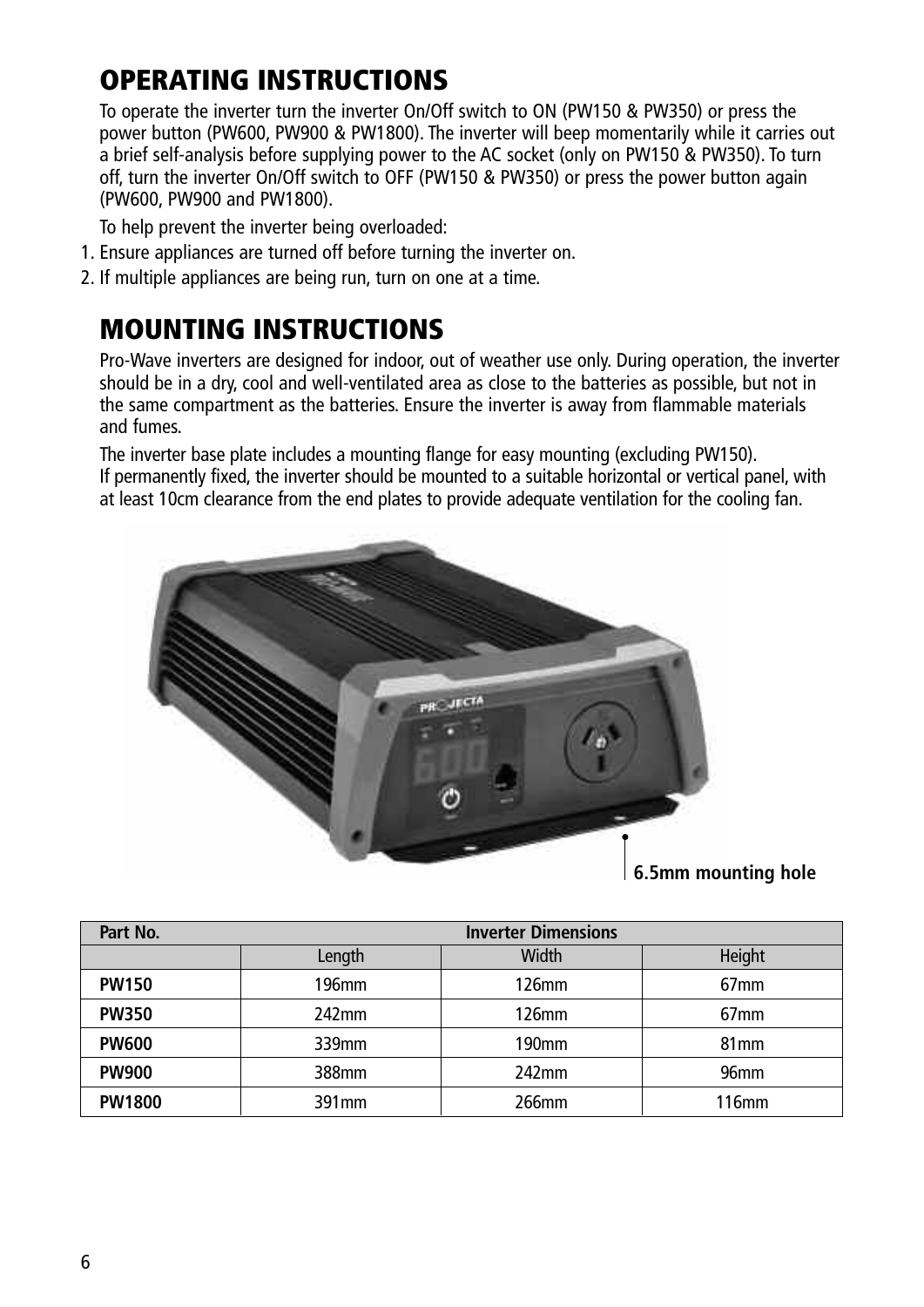# **UNDERSTANDING YOUR INVERTER**

#### **A) PW150 & PW350**

These inverters are equipped with two status L.E.D's and audible alarm. During normal operation, the green L.E.D will illuminate solid green. In the event of a fault or error, the alarm will sound and the red L.E.D will illuminate.

| <b>STATUS</b>                                         | <b>L.E.D SIGNAL</b> | <b>ALARM</b> |
|-------------------------------------------------------|---------------------|--------------|
| Normal                                                | Green $\bigcirc$    |              |
| Low Battery Voltage                                   | Green $\bigcirc$    | OΝ           |
| Low Battery Voltage Shutdown                          | $Red$ $\odot$       | ΟN           |
| Over Temperature Shutdown<br>and Output Short Circuit | $Red$ $\bullet$     | ΟN           |
| Overload Shutdown                                     | $Red$ $\odot$       | OΝ           |
| High Battery Voltage Shutdown                         | Red                 | OΝ           |

#### **B) PW600, PW900 & PW1800**

These inverters are equipped with an audible alarm and a multi-function L.E.D display During normal operation, the L.E.D display will alternate between Volts and the load being drawn measured in Watts or Kilowatts.

**VOLTS:** Displays input battery voltage

**WATTS:** Displays the amount of power being drawn by the appliance (in Watts)

**KILOWATTS:** Displays the amount of power being drawn by the appliance (in Kilowatts)

In the event of a fault or error, the alarm will sound and the L.E.D screen will display one of several fault codes.

| L.E.D  | <b>Digital Display</b> | <b>Description</b>        | Alarm On  |
|--------|------------------------|---------------------------|-----------|
| Green  | 13.5                   | Example: 13.5V            | 0ff       |
| Yellow | 1.00                   | Example: 1.00Kw (1000W)   | Off       |
| Red    | 500                    | Example: 0.5Kw (500W)     | Off       |
|        | LUP                    | Low voltage alarm         | 0n        |
|        | LUP                    | Under voltage shutdown    | <b>On</b> |
|        | <b>OUP</b>             | Over voltage shutdown     | <b>On</b> |
|        | <b>OLP</b>             | Over load shutdown        | 0n        |
|        | <b>OCP</b>             | Over temperature shutdown | 0n        |
|        | <b>OPP</b>             | <b>Short Circuit</b>      | On        |

**Description of L.E.D and Digital Display Codes**

#### **Restarting after an AC Output Shutdown**

- 1. Press the unit's power switch to turn it off.
- 2. Remove all AC loads or let the unit cool down for 15 minutes.
- 3. Press the unit's power switch to turn it on.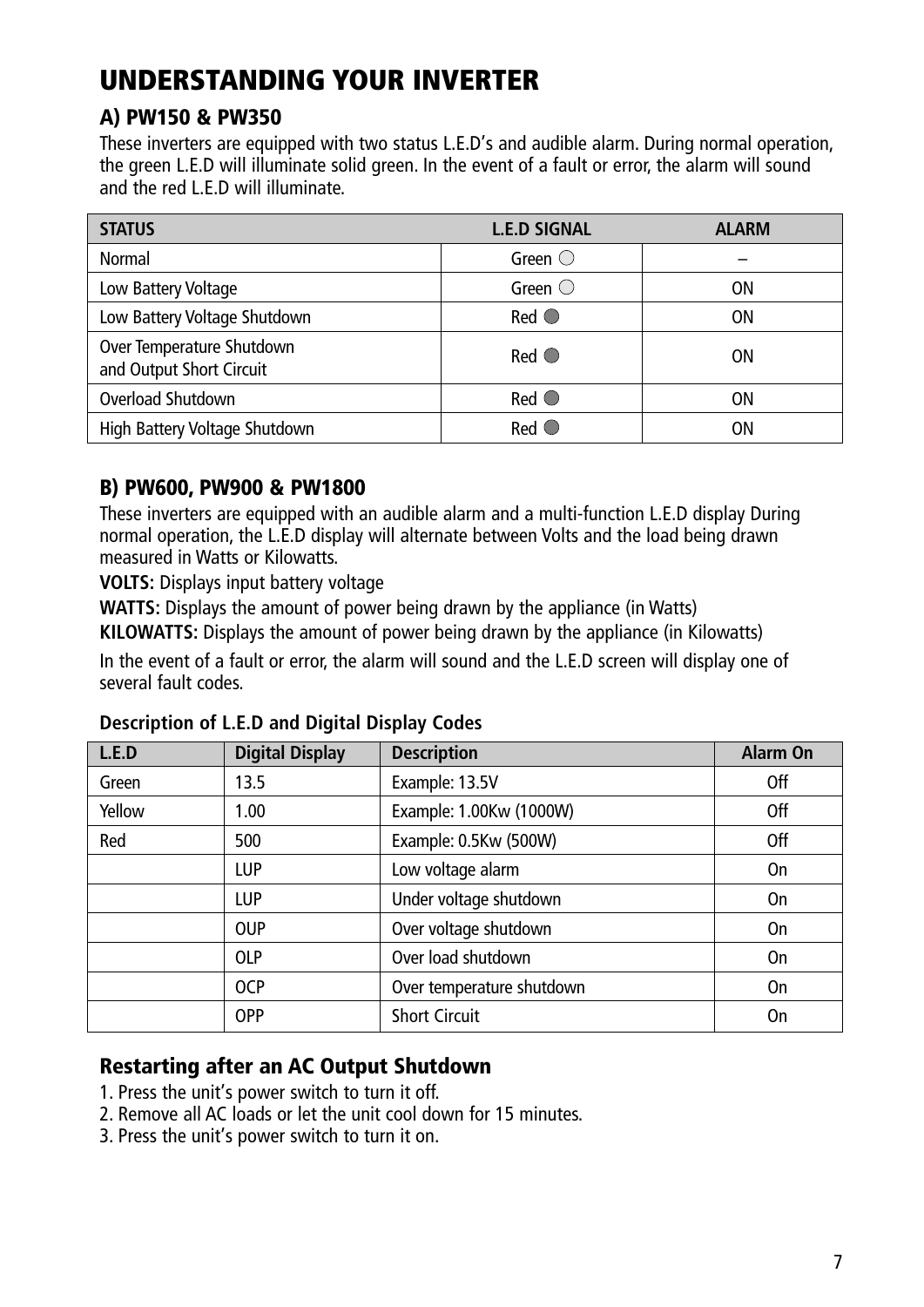#### **Input Voltage**

The input voltage limits are shown in the following table.

| <b>Operating condition</b>                  | Voltage range               | <b>Comments</b>                                                                                                                                                                              |
|---------------------------------------------|-----------------------------|----------------------------------------------------------------------------------------------------------------------------------------------------------------------------------------------|
| Normal                                      | $11.0V - 14.0V$             |                                                                                                                                                                                              |
| Peak performance                            | $13.0V - 14.0V$             |                                                                                                                                                                                              |
| Low voltage alarm                           | $10.5 \pm 0.3V$             | The audible low battery alarm sounds.                                                                                                                                                        |
| Low voltage shutdown                        | $10.0 + 0.3V$               | The unit shuts down to protect the battery from<br>being over-discharged.                                                                                                                    |
| High voltage shutdown                       | Voltage is 15.5V<br>or more | The unit shuts down to protect itself from excessive<br>input voltage. Note: Although this incorporates<br>over-voltage protection, it can still be damaged<br>if input voltage exceeds 16V. |
| Unit restarts after low<br>voltage shutdown | $11.6 \pm 0.3V$             | The unit will not restart unless the battery voltage is<br>acceptable for running the load.                                                                                                  |

# **REMOTE CONTROL**

An optional remote can be purchased for the PW600, PW900 and PW1800, P/No. PWREMOTE.

To install the remote control, insert the plug into the data socket on the front panel.

The remote has the ability to turn the inverter on and off remotely and indicate when the inverter is on.



### **TROUBLE SHOOTING**

| Problem                  | <b>Possible Cause</b>                           | <b>Solution</b>                                                                                                                                 |  |
|--------------------------|-------------------------------------------------|-------------------------------------------------------------------------------------------------------------------------------------------------|--|
| LUP                      | Poor DC wiring and/or poor<br>battery condition | Use proper cable and make secure<br>connections. Charge the battery or<br>install a new battery.                                                |  |
| <b>OUP</b>               | Over-voltage(high input) shutdown               | Make sure the inverter is connected<br>to a 12V battery.                                                                                        |  |
| <b>OLP</b>               | Overload shutdown                               | Reduce the load within the inverter's<br>continuous power rating.                                                                               |  |
| <b>OCP</b>               | Over-temperature shutdown                       | Improve ventilation and make sure<br>the inverter's ventilation openings<br>are not obstructed. Reduce the<br>ambient temperature, if possible. |  |
| <b>OPP</b>               | Short circuit                                   | Check the AC wiring for a short<br>circuit.                                                                                                     |  |
| No output voltage;       | The unit is off                                 | Turn the inverter on.                                                                                                                           |  |
| no voltage<br>indication | No power to the inverter                        | Check wiring to the inverter.                                                                                                                   |  |
|                          | Inverter fuse is open                           | Have a qualified service technician<br>check and replace the fuse if<br>necessary.                                                              |  |
|                          | Reverse DC polarity                             | Have a qualified service technician<br>check and replace the fuse, making<br>sure to observe correct polarity.                                  |  |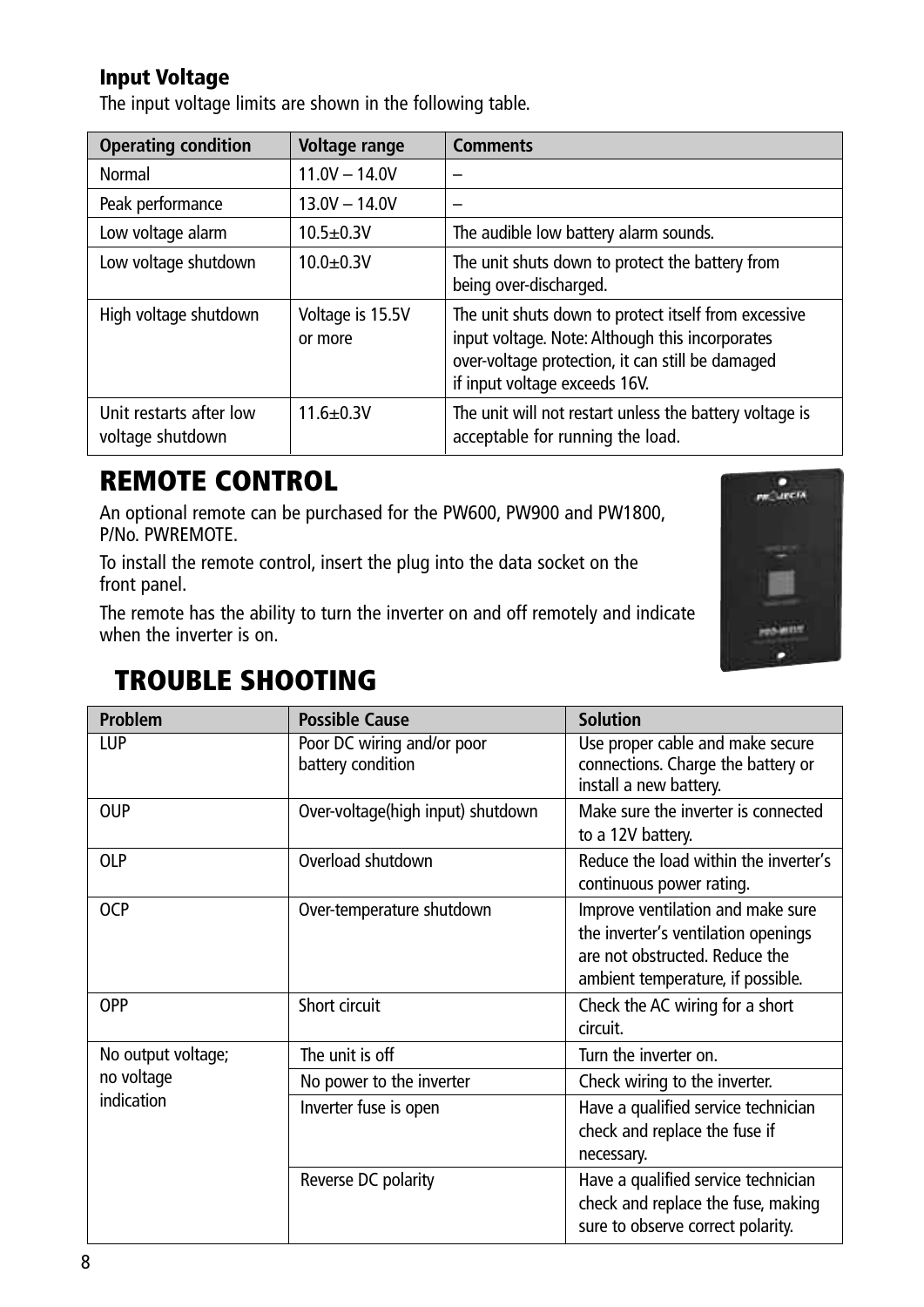# **UNDERSTANDING YOUR POWER REQUIREMENTS**

#### **POWER REQUIREMENTS OF YOUR APPLIANCE/S:**

All appliances have a rating plate that shows the amount of power (Watts) used or the current (Amps) drawn under normal use.

The following table shows the maximum combined AC Watts or AC Amps which can be run by the inverter.

| P/No.                               | <b>PW150</b> | <b>PW350</b> | <b>PW600</b> | <b>PW900</b> | <b>PW1800</b> |
|-------------------------------------|--------------|--------------|--------------|--------------|---------------|
| AC Combined maximum<br>load (Watts) | 150W         | 350W         | 600W         | 900W         | 1800W         |
| AC Combined maximum<br>load (Amps)  | 0.6A         | 1.4A         | 2.4A         | 3.6A         | 7.2A          |

Some appliances that use an electric motor or transformer may draw up to 10 times their power rating when first turned on. These are called inductive loads and are the most difficult for the inverter to run. Contact your appliance manufacturer for further advice.

#### **SUITABLE POWER SOURCE**

In order to operate the inverter and supply power to an appliance a suitable 12V DC power supply is required, typically a vehicle or caravan battery, portable power pack or an independent 12V lead acid battery. For most applications, a deep cycle battery is recommended for best performance.

The size of the battery used will determine how long the inverter will supply power to an appliance and how well the inverter will perform. Most batteries are marked with their size in Amp hours (Ah) or Cold Cranking Amps (CCA).

Because 12V inverters are capable of drawing high currents the inverter should only be connected to a suitable size battery. Connection to an undersized battery could damage the battery and will result in the inverter shutting down within a short period due to low battery voltage.

The amount of power drawn from the battery is proportional to the inverter load.

| P/No.                                                  | <b>PW150</b>     | <b>PW350</b>     | <b>PW600</b>     | <b>PW900</b>     | <b>PW1800</b>    |
|--------------------------------------------------------|------------------|------------------|------------------|------------------|------------------|
| Minimum recommended<br>battery size                    | 17Ah<br>(100CCA) | 24Ah<br>(200CCA) | 50Ah<br>(400CCA) | 75Ah<br>(550CCA) | 85Ah<br>(600CCA) |
| Run time with maximum load<br>and minimum battery size | $40 \text{ min}$ | $40 \text{ min}$ | $30 \text{ min}$ | $15 \text{ min}$ | 5 min            |
| Run time for a 100W globe<br>with minimum battery size | 80 min           | 2 hours          | 4 hours          | 6 hours          | 7 hours          |
| Ideal battery size                                     | 50-70Ah          | 50-70Ah          | 50-130Ah         | 75-250Ah         | 85-400Ah         |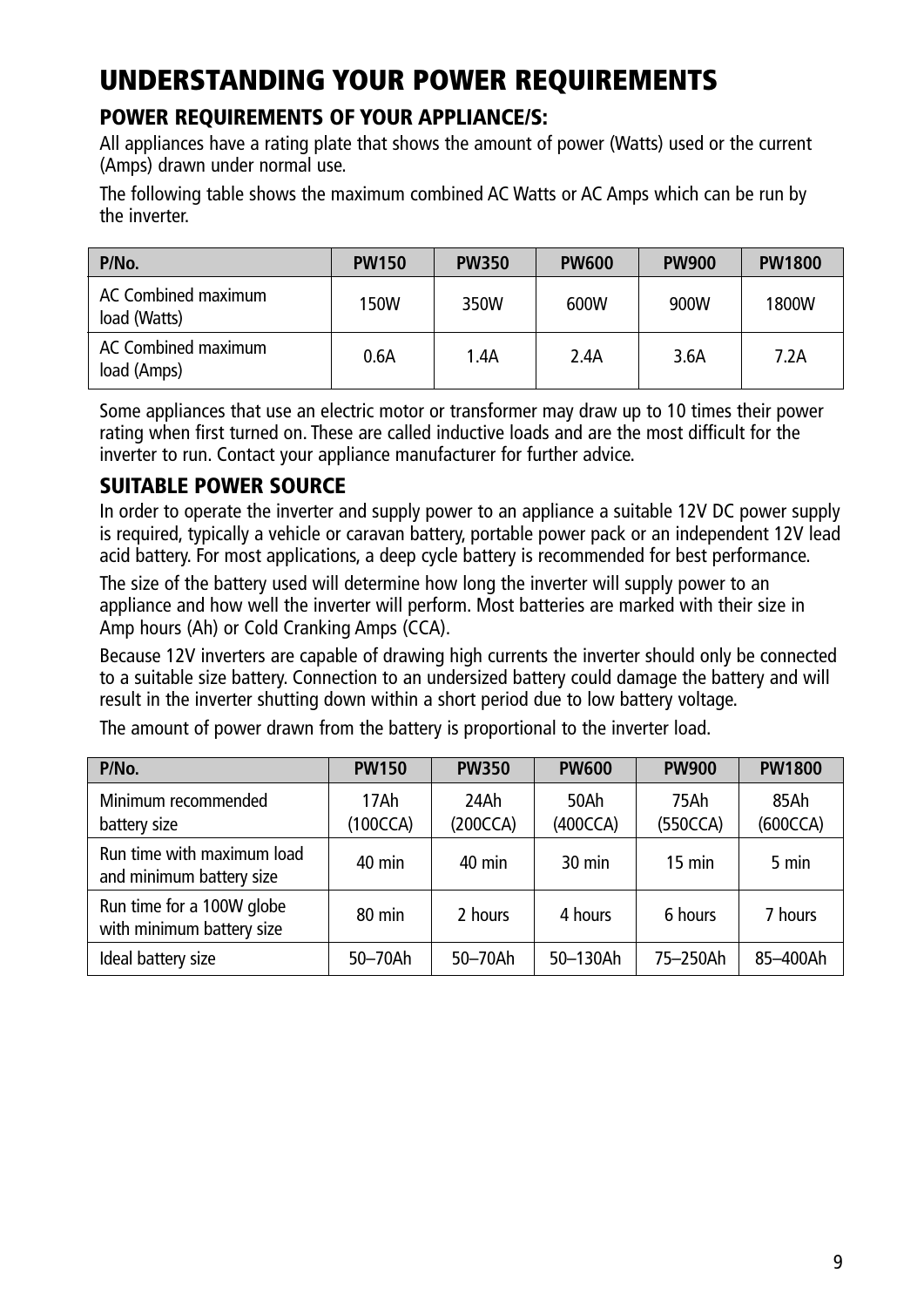# **TROUBLESHOOTING/FAQ:**

#### **Q. Why does the inverter turn itself off?**

A. If the inverter's audible alarm sounds and a fault L.E.D illuminates, this indicates that there is a fault or error, and the inverter may turn off. Most commonly this would be caused by an appliance that is drawing too much power (overloading), low battery voltage or voltage drop due to insufficient size cables or poor connections (refer to 'Understanding your Inverter' tables, page 7).

#### **Q. The Inverter will not run my appliance even though the appliance draws less power (Watts) than the size of the inverter?**

A. Electrical appliances can be divided into three groups by the way they draw energy (current) from their power supply. These groups are "Resistive", "Inductive" and "Capacitive" appliances or also called "loads". Some appliances may draw all three types of power.

**Resistive Loads** such as normal incandescent lights (wire filament) always draw a constant power (watts) from the power supply, that is a 100 Watt light will draw approximately 100 Watts from the power supply at all times. Resistive loads are the easiest appliances for an inverter to run.

**Inductive Loads** such as a refrigerator (Electric Motor) require a large rush of power (surge current) to start and then usually draw a more constant power once running. Inductive loads contain coils of wire (motors, transformers, ballasts, solenoids). When the power is first turned on, these coils of wire draw a large surge current which forms the magnetic flux (magnetic field) which allows these appliances to work. This magnetic flux is a kind of stored energy.

The most common inductive appliances are: fridges, air compressors, transformers/ chargers, pumps, power tools and fluorescent lights. These appliances can draw up to 10 times their normal running power to start up; that is to run a 80W fridge you may need a 600 or 1000 Watt inverter.

**Capacitive Loads** such as many TV's or many electronic appliances require a large surge current to start only when they have not been used for a while. This is often due to large capacitors in the power supply that must be quickly charged when the appliance is turned on. If the appliance is not used for a few days these capacitors slowly go flat. Resetting the inverter a couple of times may allow these appliances to work.

There are some appliances such as large refrigerators, air conditioners and other pump driven appliances that have extremely high start up currents, because they have an inductive motor that must start under load. These appliances are not recommended for use with an inverter. They should be powered by an engine driven generator.

#### **Q. Why does it damage the inverter if the battery leads are reverse-connected?**

A. Your inverter uses sophisticated electronics to convert DC battery power to AC mains power. If you accidentally connect the inverter to the battery incorrectly (reverse polarity) a large current will be drawn by the inverter which will blow the protection fuse. As this occurs some of the high current could damage sensitive electronic components. Because of this risk it is important to always double-check the battery polarity before making any connections.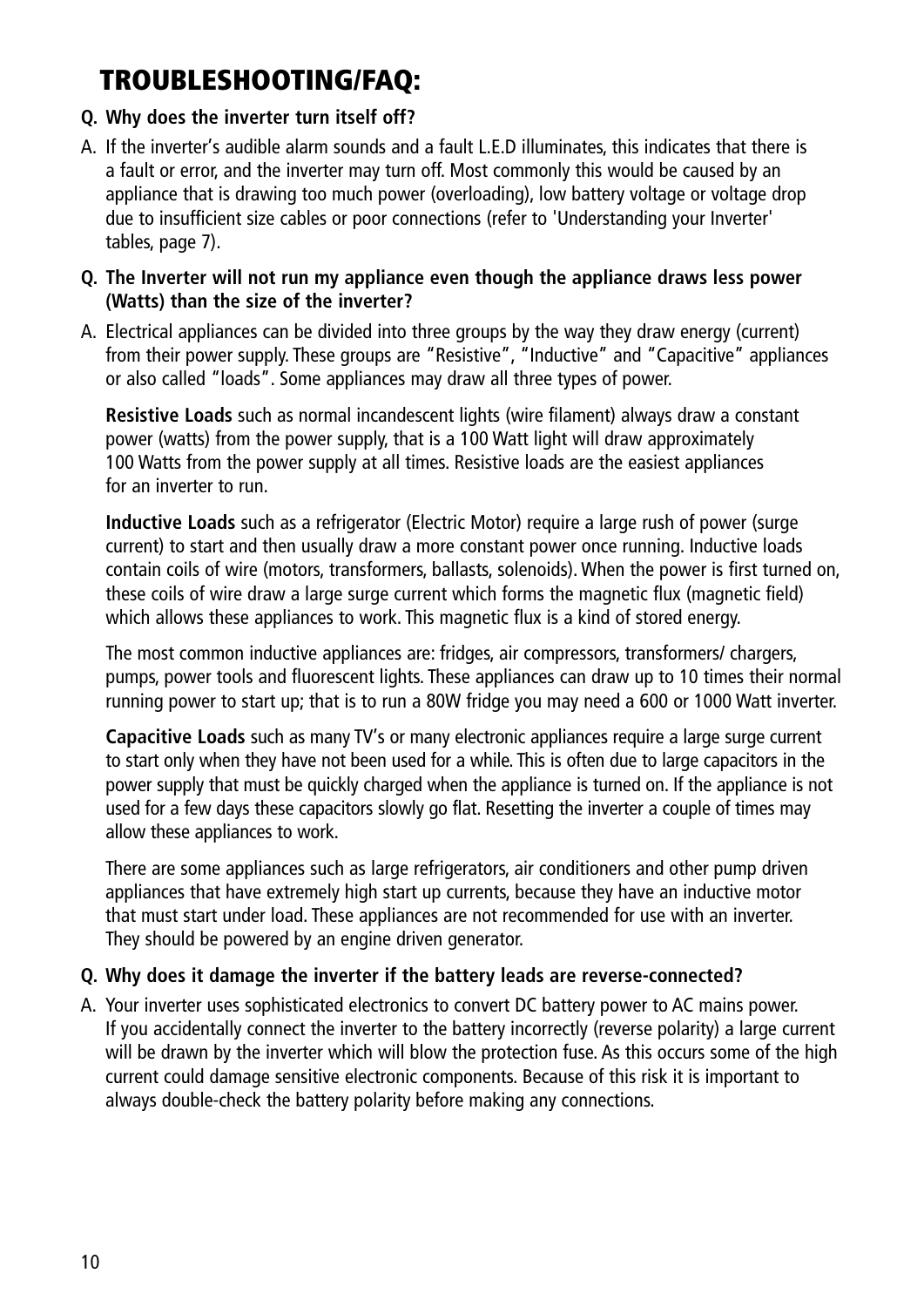#### **Q. How do I check or change the fuses?**

Pro-Wave inverters contain internal fuses and should only be checked or replaced by a qualified electrical appliance repairer.

THE DC SUPPLY MUST BE DISCONNECTED BEFORE ANY REPAIR, THEN TURN THE ON/OFF SWITCH OF THE INVERTER "ON" TO DISCHARGE THE CAPACITORS.

#### **Q. Why does the fan only operate sometimes?**

A. Pro-Wave inverters feature a temperature controlled automatic cooling fan that only operates when needed. This allows the inverter to run very quietly for most of the time.

#### **Q. Can I run laptop computers and other sensitive electrical appliances?**

A. Yes. Pro-Wave's pure sine wave output is suitable for medical equipment and sensitive electrical appliances. They allow you to watch television without static, operate computers and gaming consoles and run fluorescent lights.